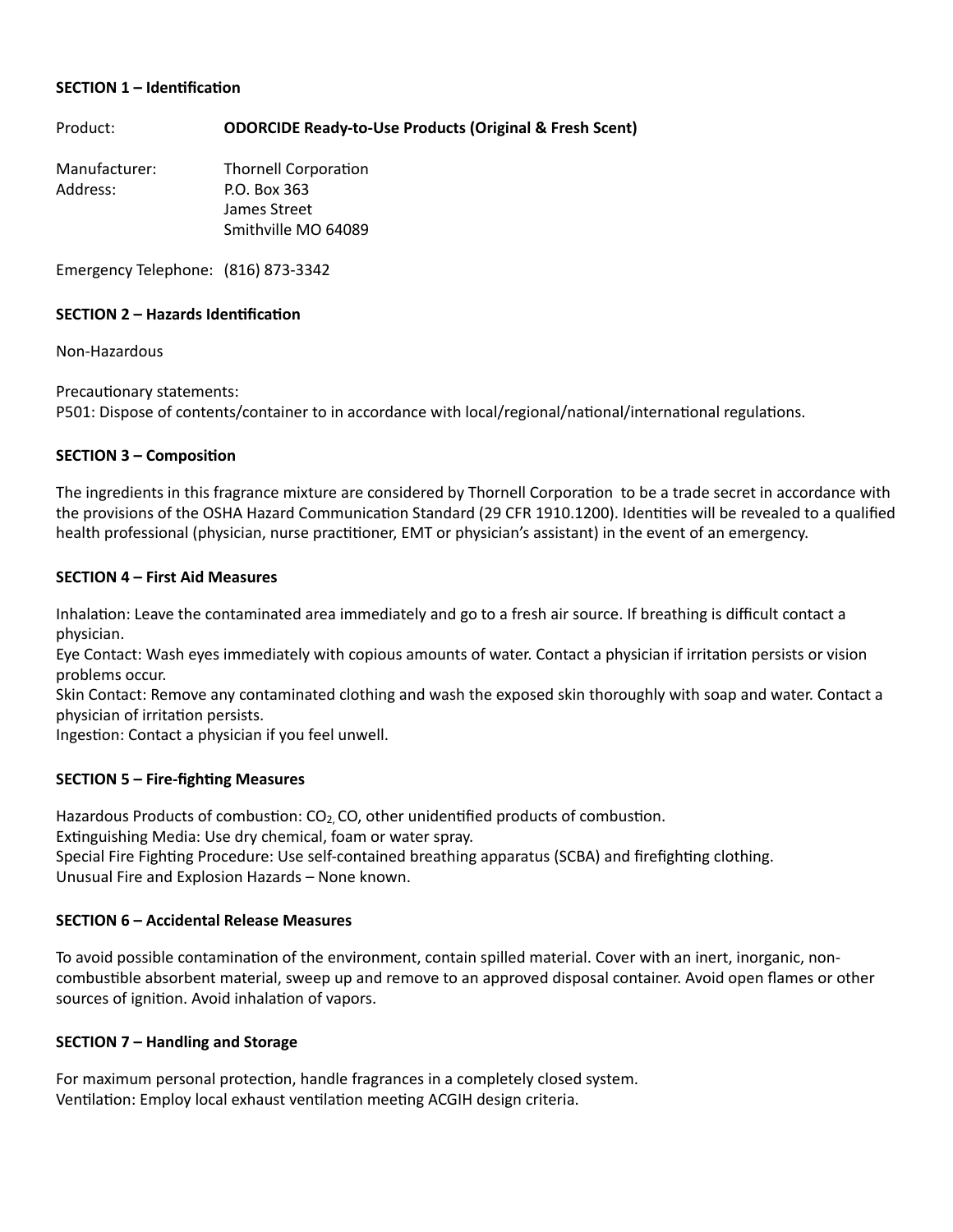Handling Procedures: Avoid inhalation and eye and skin contact whenever possible. Use good personal hygiene practices. Wash thoroughly after contact with the skin and at the end of each work period. Contaminated clothing and shoes should be laundered or cleaned before reuse.

Storage Requirements: Store in a cool, dry, well-ventilated area. Avoid heat sources. Keep containers closed and upright.

### **SECTION 8 – Exposure Controls/Personal Protection**

Respiratory Protection: Not normally required in well-ventilated areas. If vapor levels are high due to spillage, or if the product is heated, or if other abnormal conditions exist, use a full-face NIOSH-approved organic vapor respirator. Eye Protection: If abnormal conditions exist, wear NIOSH-approved goggles or shields when handling. Eye wash stations should be available.

Skin Protection: If abnormal conditions exist, wear oil and chemical-resistant gloves when handling. Safety showers should be available.

### **SECTION 9 - Physical and Chemical Properties**

| Appearance: | liauid                       | Flash point: Above 200°F                    |
|-------------|------------------------------|---------------------------------------------|
| Color:      | water-white                  | Density: not determined                     |
| Odor:       | Pleasant, to match standard. | Vapor pressure: 17.5 mm Hg @ $20^{\circ}$ C |
| pH:         | 6.6                          | VOC content: 0.25%                          |

### **SECTION 10 - Stability and Reactivity**

This product is stable and presents no significant reactivity hazard. It does not react violently with water and no hazardous polymerization will occur. Contact with highly concentrated acids, alkalis or oxidizing agents must be avoided. Avoid excessive heat, open flames or other sources of ignition.

#### **SECTION 11 - Toxicology Information**

Acute Hazards: None Known

Chronic Hazards: None Known

This product does not contain carcinogens identified by OSHA, IARC, ACGIH, NTP or other authoritative body.

Oral  $LD_{50}$  > 2,000 mg/kg (calculated)

# **SECTION 12 - Ecological Information**

This mixture has not been tested. See Section 16 for any EU hazard classification information.

# **SECTION 13 - Disposal Considerations**

Dispose in accordance with local regulations.

# **SECTION 14 - Transportation Information**

DOT/TDG: Not Regulated IATA/ICAO: Not Regulated IMO/IMDG: Not Regulated